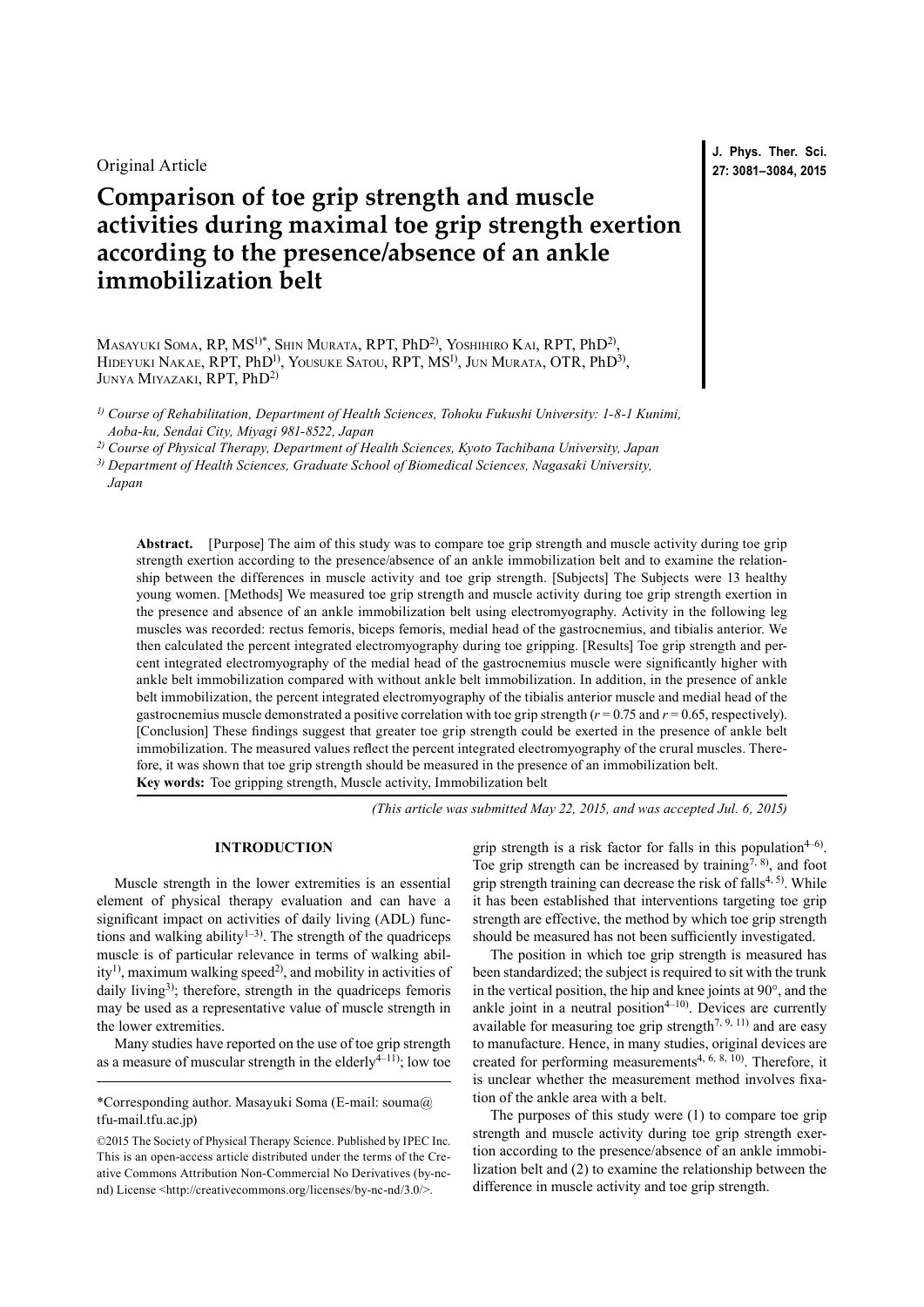## **SUBJECTS AND METHODS**

The subjects were 13 healthy females with no known orthopedic impairments. Their age, height, and body weight (mean  $\pm$  standard deviation) were 20.3  $\pm$  0.6 years, 159.2  $\pm$ 4.0 cm, and  $51.3 \pm 4.6$  kg, respectively. The present study was approved by the Ethics Committee for Human Research of Tohoku Fukushi University (RS150402), and the subjects provided informed consent to participate.

We synchronously recorded the toe grip strength of the dominant toe and the toe grip strength according to the presence/absence of an ankle immobilization belt, as measured by a toe grip dynamometer. In order to assess the activity of the rectus femoris, biceps femoris, medial head of the gastrocnemius, and tibialis anterior muscles, the electromyographic (EMG) activity of the ipsilateral thigh was also synchronously recorded.

Toe grip strength was measured using a toe grip dynamometer (T.K.K. 3360; Takei Co., Ltd., Niigata, Japan). Regarding the reproducibility of this instrument, the intraclass correlation coefficient (1, 1) was reported to be as high as  $0.823^{11}$ . As described by Uritani<sup>[9](#page-3-6)</sup>, the subjects were instructed to sit with their trunk in a vertical position, place their hip and knee joints at 90°, and keep their ankle joints in a neutral position. To eliminate the effect of artifacts on EMG data, the measurements were performed with the subjects in an upright sitting position in which the midpoint between the head of the fibula (the electrode attachment site at the long head of the biceps femoris muscle) and the ischial tuberosity did not touch the seating surface. In a normal upright sitting position, weight is mainly supported by the ischial tuberosity, posterior surface of the thigh, and sole of the foot. However, in the present study, weight was mainly supported by the ischial tuberosity and sole of the foot. The handle of the force meter was set on the first metatarsophalangeal joint. After a sufficient number of training trials and adequate rest, the toe grip strength was measured twice. The maximum force was used in the analysis. The measurements of toe grip strength in the presence and absence of an ankle immobilization belt were performed in random order. In all subjects, the right toe was dominant; the dominant toe was defined as the toe used to kick a ball.

To measure the angle of the ankle, an electrogoniometer (EM-551; Noraxon USA Inc., Scottsdale, AZ, USA) attached to inside of the lower leg over the center line and the plantar surface of the toe was used. When achieving the maximum voluntary isometric contraction of the rectus femoris, biceps femoris muscle, tibialis anterior muscle, and medial head of the gastrocnemius muscle, the level of exertion of muscular activity may vary depending on the joint angle examined. Therefore, the maximum muscular strength was measured with specific joint angle at the time of measurement of toe grip strength. Thus, to measure the maximum voluntary contraction (MVC) activities of the tibialis anterior and medial head of the gastrocnemius muscle, each subject was instructed to sit in a chair with the ankle joint in a neutral position and to exert the maximal force of plantar flexion and dorsiflexion in isometric contraction to resist the force applied by the examiner in the direction of dorsiflexion and plantar flexion. To measure the MVC activity of the rectus

femoris and biceps femoris muscles, each subject was instructed to sit in a chair with the hip and knee joints at 90°, and to exert maximal isometric force of knee extension and flexion in isometric contraction to resist the force applied by the examiner in the direction of flexion and extension. The EMG activity was recorded for 3 s while each subject exerted maximal force.

Muscular activity was measured using a surface EMG apparatus (TeleMyo G2; Noraxon USA Inc., Scottsdale, AZ, USA). After confirming adequate skin preparation (skin resistance of  $\leq 5$  kΩ), electrodes (Bluesensor; Ambu Inc., Ballerup, Denmark) were attached to the tibialis anterior, medial head of the gastrocnemius, rectus femoris, and biceps femoris muscles, as described by Peroto $12$ ).

For the tibialis anterior muscle, electrodes were attached four finger breadths from the tibial tuberosity and one finger breadth outside the tibial crest. For the medial head of the gastrocnemius muscle, electrodes were attached five finger breadths from the popliteal fossa crease and in the medial belly. To measure the rectus femoris muscle, an electrode was attached to the midpoint between the superior edge of the patella and the anterior superior iliac spine. To measure the long head of the biceps femoris, an electrode was attached to the midpoint between the head of the fibula and ischial tuberosity.

The EMG signals were collected and transferred to a personal computer using analysis software (MyoResearch XP; Noraxon USA Inc., Scottsdale, AZ, USA), which was transferred to a personal computer. The bandwidth was 20– 500 Hz. The EMG signal segment selected and integrated (IEMG) for analysis was the middle 1 s of the entire 3-s duration of continuous maximal toe grip strength exertion. The IEMG was normalized to the IEMG of the MVC of each muscle. The muscular activity used for analysis was based on the data for the maximum toe grip strength.

The SPSS software (version 12.0 for Windows; SPSS Inc., Chicago, IL, USA) was used for statistical analysis. Comparison of toe grip strength and muscle activity during toe grip strength exertion according to the presence/absence of an ankle immobilization belt was undertaken using the paired t-test. The relationship between the toe grip strength, presence/absence of an ankle immobilization belt, and percent IEMG (%IEMG) of each muscle was statistically analyzed using Spearman's correlation. The level of significance was set at 5%.

### **RESULTS**

Toe grip strength measured in the presence of ankle belt immobilization was significantly higher compared with that measured in the absence of ankle belt immobilization (Table 1) (Fig. 1). In terms of the comparison of %IEMG in each muscle during the toe gripping with and without ankle belt immobilization, the %IEMG of the medial head of the gastrocnemius muscle was significantly higher in the presence of ankle belt immobilization (Table 1).

According to Spearman's correlation coefficient, there was a significant positive correlation between the toe grip strength with ankle belt immobilization and the %IEMG values of both the tibialis anterior ( $r = 0.75$ ,  $p < 0.05$ ) and the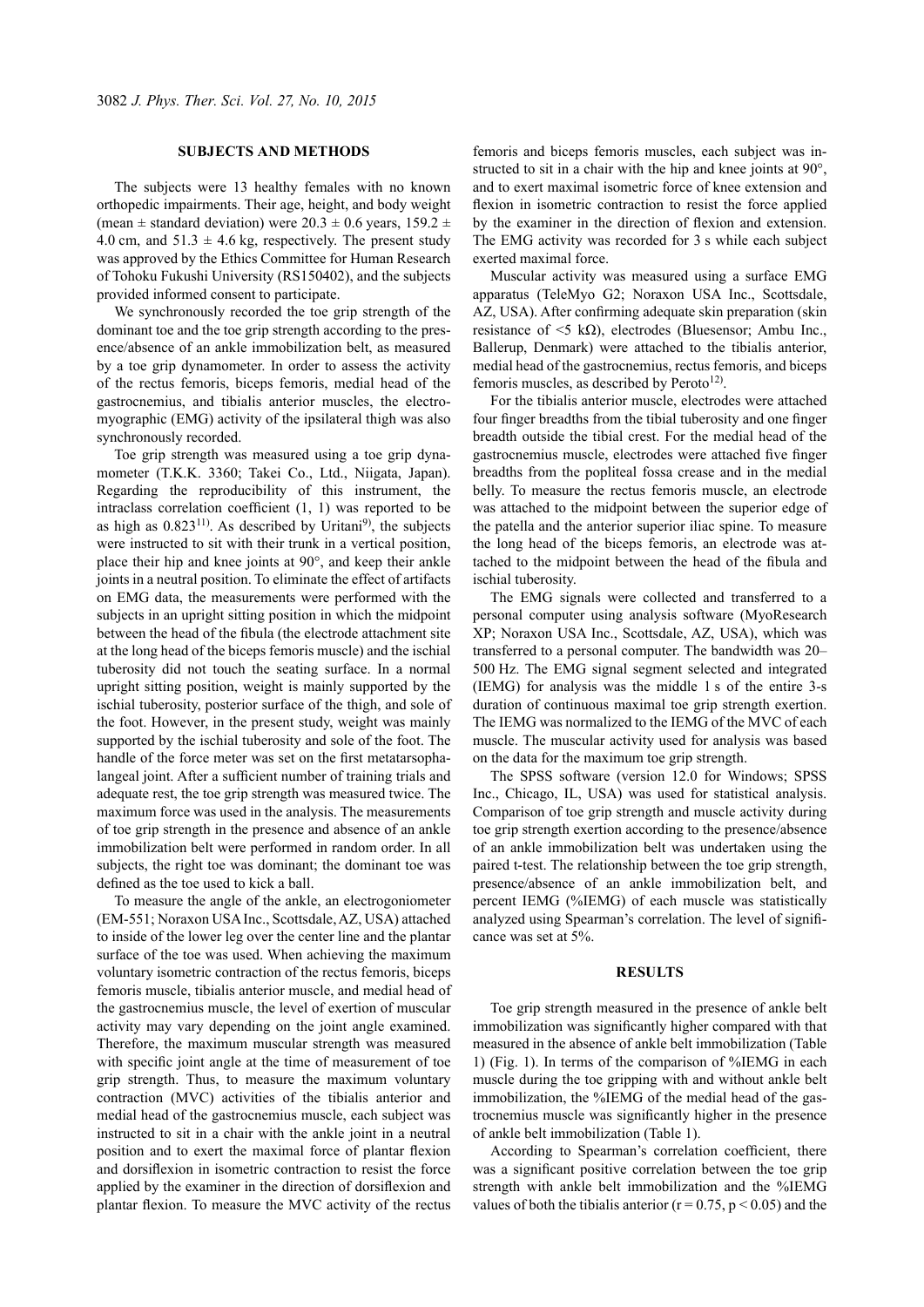| Variable                                        | Ankle belt<br>immobilization<br>$(n = 13)$ | No ankle belt<br>immobilization<br>$(n = 13)$ |
|-------------------------------------------------|--------------------------------------------|-----------------------------------------------|
| Toe grip strength (kg)                          | $15.0 \pm 4.5^*$                           | $9.9 \pm 2.6$                                 |
| Rectus femoris muscle (%IEMG)                   | $3.0 \pm 1.6$                              | $2.5 \pm 1.1$                                 |
| Long head of the biceps femoris muscle (%IEMG)  | $31.2 \pm 19.8$                            | $26.2 \pm 18.1$                               |
| Tibialis anterior muscle (%IEMG)                | $33.4 \pm 19.1$                            | $36.4 \pm 17.7$                               |
| Medial head of the gastrocnemius muscle (%IEMG) | $49.8 \pm 20.5^*$                          | $42.3 \pm 24.1$                               |

**Table 1.** Comparison of outcome variables according to the presence/absence of ankle belt immobilization

%IEMG: percent integrated electromyography  $*_{p<0.05}$ 



**Fig. 1.** Measurement of toe grip strength (A) with ankle belt immobilization and (B) without ankle belt immobilization

medial head of the gastrocnemius muscle ( $r = 0.63$ ,  $p < 0.05$ ) (Table 2). This correlation was not present in the assessment of toe grip strength without ankle belt immobilization (Table 3).

### **DISCUSSION**

The present study compared toe grip strength and muscle activity during toe grip strength exertion according to the presence/absence of an ankle immobilization belt, and the relationship between the differences in muscle activity and toe grip strength was assessed. In our analysis, both toe grip strength and %IEMG of the medial head of the gastrocnemius muscle were significantly greater when measured in the presence of ankle belt immobilization compared with the results recorded in the absence of immobilization. Moreover, in the presence of ankle belt immobilization, there was a positive correlation between toe grip strength and the %IEMG of the tibialis anterior muscle and between toe grip strength and the %IEMG of the medial head of the gastrocnemius muscle. These findings suggest that greater toe grip strength could be exerted in the presence of ankle belt immobilization, and these measured values reflect the %IEMG values of the crural muscles. Therefore, it was shown that toe grip strength should be measured in the presence of an immobilization belt.

The present results show that toe grip strength is stronger and that the %IEMG of the medial head of the gastrocnemius muscle is significantly higher with ankle belt immobilization than without it. This is inferred to be caused by the anatomical limitations of the interphalangeal and metatarsophalangeal joints during the exertion of toe grip strength without belt immobilization and the accompanying attenuation of

| <b>Table 2.</b> Correlation between toe grip strength in the presence |
|-----------------------------------------------------------------------|
| of ankle belt immobilization and percent integrated                   |
| electromyography (%IEMG) during toe grip strength                     |
| exertion                                                              |

|                                                 | Correlation |
|-------------------------------------------------|-------------|
|                                                 | (r)         |
| Rectus femoris muscle (%IEMG)                   | 0.20        |
| Long head of the biceps femoris muscle (%IEMG)  | $-0.31$     |
| Tibialis anterior muscle (%IEMG)                | $0.75*$     |
| Medial head of the gastrocnemius muscle (%IEMG) | $0.63*$     |
| $*_{p<0.05}$                                    |             |

**Table 3.** Correlation between toe grip strength in the absence of ankle belt immobilization and percent integrated electromyography (%EMG) during toe grip strength exertion

|                                                 | Correlation<br>(r) |
|-------------------------------------------------|--------------------|
| Rectus femoris muscle (%IEMG)                   | 0.07               |
| Long head of the biceps femoris muscle (%IEMG)  | $-0.91$            |
| Tibialis anterior muscle (%IEMG)                | 0.36               |
| Medial head of the gastrocnemius muscle (%IEMG) | 0.41               |

active tension. Toe grip strength is measured by using the forefoot, including the toes, to bend a grip bar fixed to a toe grip strength measuring instrument, while the heel serves as a supporting point. Therefore, in the absence of an ankle immobilization belt, force for immobilizing the heel is also required when toe grip strength is being exerted. However, if there is inadequate force for immobilizing the heel, then the exertion of toe grip strength is inferred to be accompanied by anterior movement of the foot pivoting about the grip bar. Therefore, in the absence of ankle belt immobilization, anatomical limitations and the resulting attenuation of active tension from the tension-length curve are believed to reduce the toe grip strength that can be exerted. With ankle belt immobilization, however, the ankle belt provides the needed auxiliary force for immobilizing the heel. Therefore, the concentric contraction associated with flexing of the interphalangeal and metatarsophalangeal joints and isometric contraction of the end feel are believed to enable the exertion of toe grip strength. In addition, the flexor hallucis longus and flexor digitorum longus, considered agonist muscles for